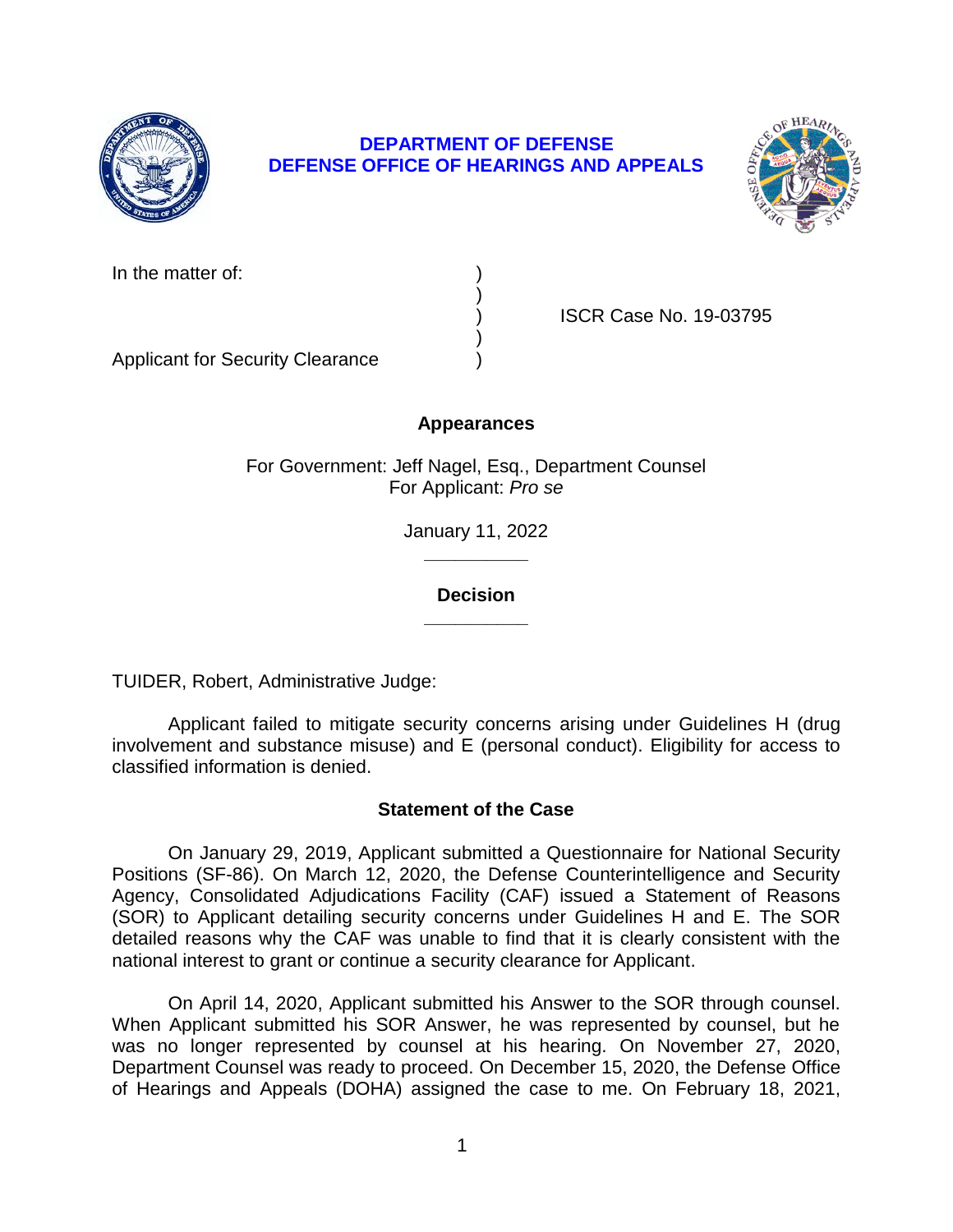DOHA issued a notice of hearing scheduling the hearing for March 23, 2021. The hearing was convened as scheduled. Department Counsel submitted Government Exhibits (GE) 1 through 4, which were admitted without objection. Applicant testified, called one witness to testify on his behalf, and submitted Applicant Exhibit (AE) 1, a three-ring binder containing Tabs A through Q, which was admitted without objection. On April 2, 2021, DOHA received the hearing transcript (Tr.).

### **Findings of Fact**

#### **Background Information**

Applicant is a 37-year-old program manager employed by a defense contractor since December 2006. (GE 1; Tr. 11-12) He seeks to retain his security clearance, which he has held since March 2009. (Tr. 12-14)

Applicant received his high school diploma in June 2002. He was awarded a Bachelor of Science degree in mechanical engineering in December 2006. (AE 1(H); Tr. 14-17) Applicant married in January 2014, and has an 18-year-old stepdaughter and a 9-year-old daughter. Applicant's wife is not employed outside the home. (GE 1; Tr. 17- 19)

#### **Drug Involvement and Substance Misuse**

Applicant self-reported past marijuana use on his January 29, 2019 SF-86 during his periodic security clearance renewal. (GE 1) He was subsequently interviewed on May 23, 2019, by an Office of Personnel Management (OPM) investigator regarding his marijuana use. (GE 2) He elaborated on his marijuana use in his April 14, 2020 SOR Answer as well as during his testimony. The following summarizes that drug use.

SOR ¶ 1.a alleged that from approximately June 2003 through at least December 2018, Applicant purchased and used marijuana with varying frequency; and SOR ¶ 1.b alleged that Applicant continued to purchase and use marijuana after he had been granted a DOD security clearance in March 2009.

In his SOR Answer, Applicant stated that he did not remember exactly what year he first used marijuana. His best estimate is that he first used marijuana sometime between 2003 and 2005, which was between 15 and 17 years from the time he submitted his SOR Answer. He used marijuana approximately two or three times per year, if that, until 2018 when his marijuana use increased to approximately one to two times per month for a short period. His increased marijuana use in 2018 came about when recreational marijuana use became legal in his state of residence. He stated that he was under the mistaken belief that its use was acceptable at the federal level as well. Applicant acknowledged his marijuana use was "extremely improvident" and added that he has no intention to ever use marijuana or any other drug again. Applicant's testimony was consistent with his January 29, 2019 SF-86 and his SOR Answer. (SOR Answer; Tr. 19-22; GE 1; AE 1(Q))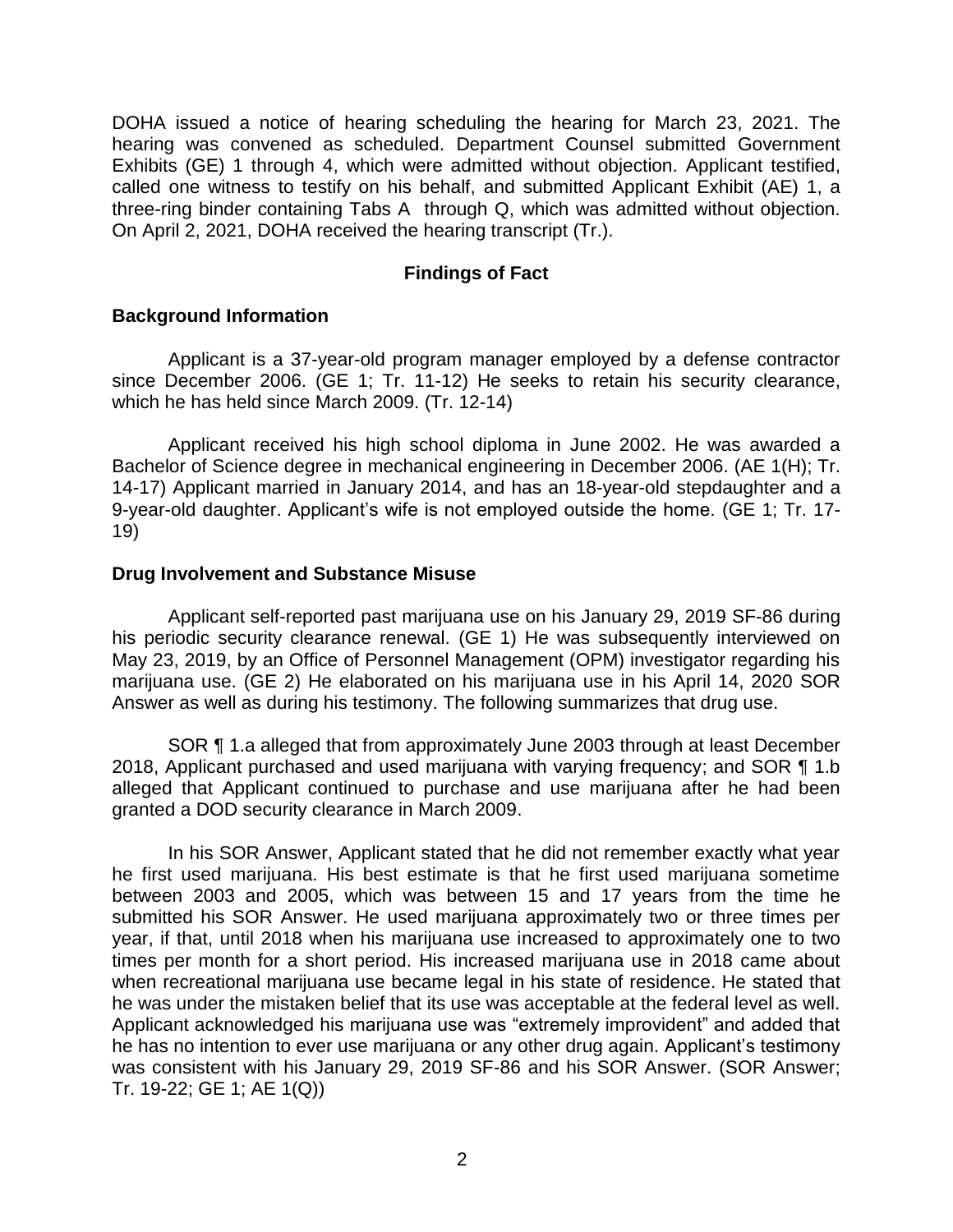Applicant used marijuana for "recreational use" and for its "relaxing capabilities every now and then." Applicant added that he used marijuana about 20 times while holding a clearance from March 2009 to December 2018, further adding that that number was "just a guess." He acknowledged that his marijuana use was a violation of state and Federal law, security clearance regulations, and his employer's drug-free workplace policy. Applicant volunteered that his marijuana use was a "poor choice." (Tr. 24-26)

The driving force behind Applicant's decision to quit using marijuana occurred when he was renewing his security clearance application in December 2018. He stated, "it really dawned on me I shouldn't have done it, and it was a poor choice." Applicant has used marijuana with his wife. His wife still uses marijuana, which is legal in their state of residence. Applicant stated that even though he has been around individuals to include his wife who use marijuana, he is not tempted to use it anymore. (GE 2; Tr. 26- 29, 33-35) Applicant stated, "trustworthiness is one of the most important parts of having a Security Clearance. You don't want someone that lies. . . . You make mistakes, you've got to own up to it. So, that's why I'm here." (Tr. 57)

During Applicant's March 2, 2009 OPM interview, he told the investigator that he "stopped (using marijuana) in 2007 because the use no longer appealed to him and he wanted to start a career." (GE 4; Tr. 29-30)

#### **Personal Conduct**

The concerns identified under this Guideline are listed as two separate allegations and discussed in order as indicated in the SOR.

The Government cross-alleged the drug involvement and substance misuse concern alleged in SOR ¶¶ 1.a and 1.b under SOR ¶ 2.a. Additionally, the SOR alleged that Applicant falsified his December 29, 2008 SF-86 when he disclosed marijuana use from November 2005 through July 2007, and purportedly failed to disclose his continuing use of marijuana as set forth in SOR ¶ 1.a.

Applicant denied falsifying his December 2008 SF-86. He explained that when he completed his December 2008 SF-86, he was not using marijuana and had not done so since July 2007. He emphasized the information he provided on his December 2008 SF-86 was accurate, as he was not using marijuana at that time. (SOR Answer; Tr. 22- 24) Apparently, the confusion over the "continuing use" question arose when Applicant submitted his January 29, 2019 SF-86 and estimated his marijuana use as June 2003 to June 2017. (GE 1; Tr. 24)

#### **Character Evidence**

Applicant called one character witness (CW) to testify on his behalf, a technical director and co-worker he has known since 2013. CW has held a clearance since approximately 1985. CW provided a favorable professional and personal assessment of Applicant. She stated among other things that Applicant is trustworthy, loyal, and she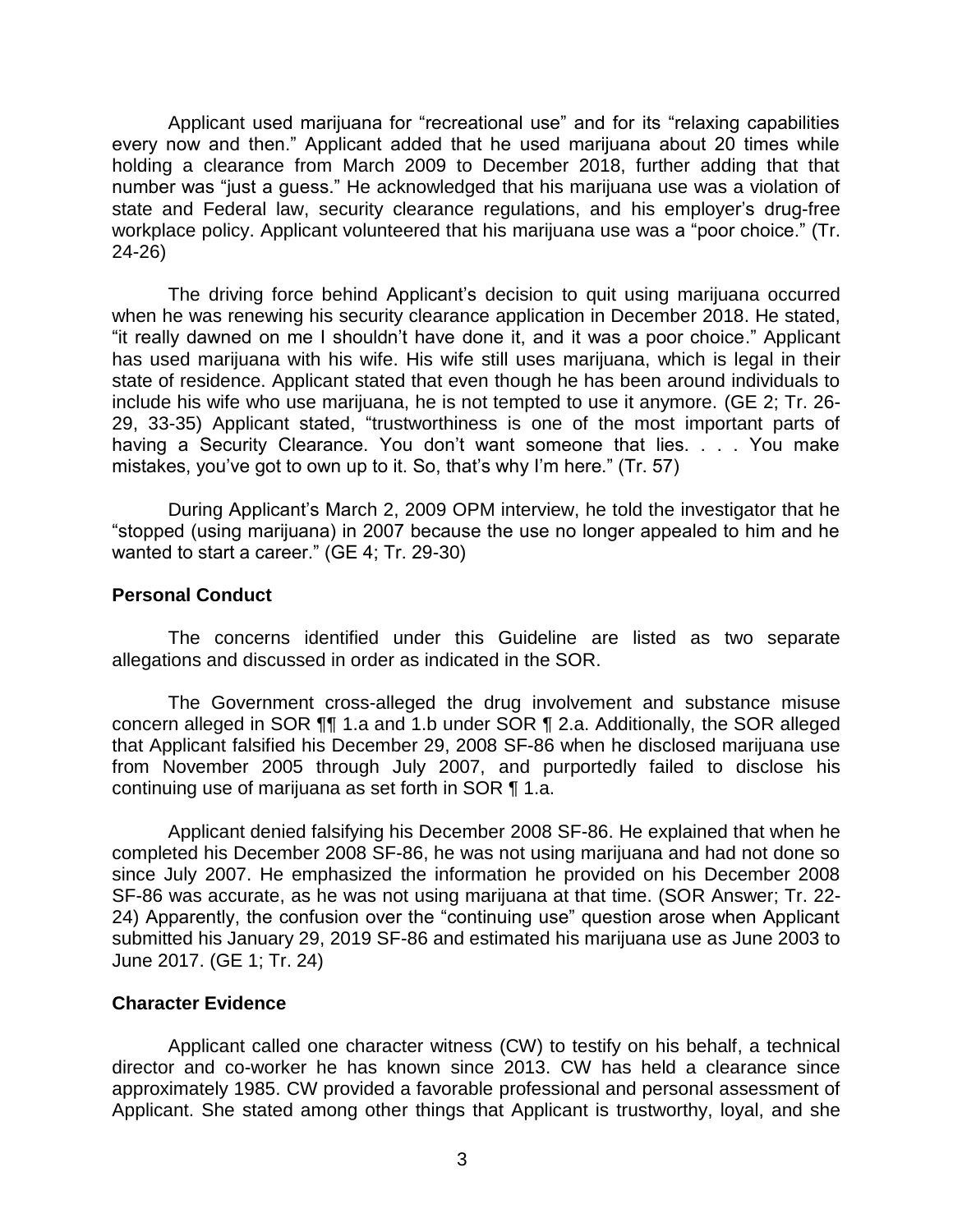has no reason to question his ability to hold a security clearance. CW did concede on cross-examination that following the law, rules, regulations, and company policy is an important part of holding a security clearance. CW acknowledged that Applicant made mistakes and errors in judgment. That said, she noted that he self-reported his marijuana use and based on her first-hand knowledge of him believes that he will not repeat those mistakes. CW also submitted a reference letter. (AE 1(P); Tr. 36-48)

Applicant submitted performance reviews covering the years 2017 to 2020, numerous professional certificates and awards, and six reference letters. The cumulative nature of this evidence documents that Applicant has excelled in his professional capacity and in that capacity has contributed to the national defense. He is technically competent, well liked, trusted, and respected by his peers and management. (SOR Answer; AE 1(A) – 1(P); Tr. 50-56)

#### **Policies**

This case is adjudicated under Executive Order (EO) 10865, *Safeguarding Classified Information within Industry* (February 20, 1960), as amended; DOD Directive 5220.6, *Defense Industrial Personnel Security Clearance Review Program* (January 2, 1992), as amended (Directive); and the adjudicative guidelines (AG), which became effective on June 8, 2017.

When evaluating an applicant's suitability for a security clearance, the administrative judge must consider the adjudicative guidelines. In addition to brief introductory explanations for each guideline, the adjudicative guidelines list potentially disqualifying conditions and mitigating conditions, which are to be used in evaluating an applicant's eligibility for access to classified information.

These guidelines are not inflexible rules of law. Instead, recognizing the complexities of human behavior, administrative judges apply the guidelines in conjunction with the factors listed in AG ¶ 2 describing the adjudicative process. The administrative judge's overarching adjudicative goal is a fair, impartial, and commonsense decision. According to AG ¶ 2(a), the entire process is a conscientious scrutiny of a number of variables known as the "whole-person concept." The administrative judge must consider all available, reliable information about the person, past and present, favorable and unfavorable, in making a decision.

The protection of the national security is the paramount consideration. AG ¶ 2(b) requires that "[a]ny doubt concerning personnel being considered for national security eligibility will be resolved in favor of the national security."

Under Directive ¶ E3.1.14, the Government must present evidence to establish controverted facts alleged in the SOR. Under Directive ¶ E3.1.15, the applicant is responsible for presenting "witnesses and other evidence to rebut, explain, extenuate, or mitigate facts admitted by the applicant or proven by Department Counsel." The applicant has the ultimate burden of persuasion to obtain a favorable clearance decision.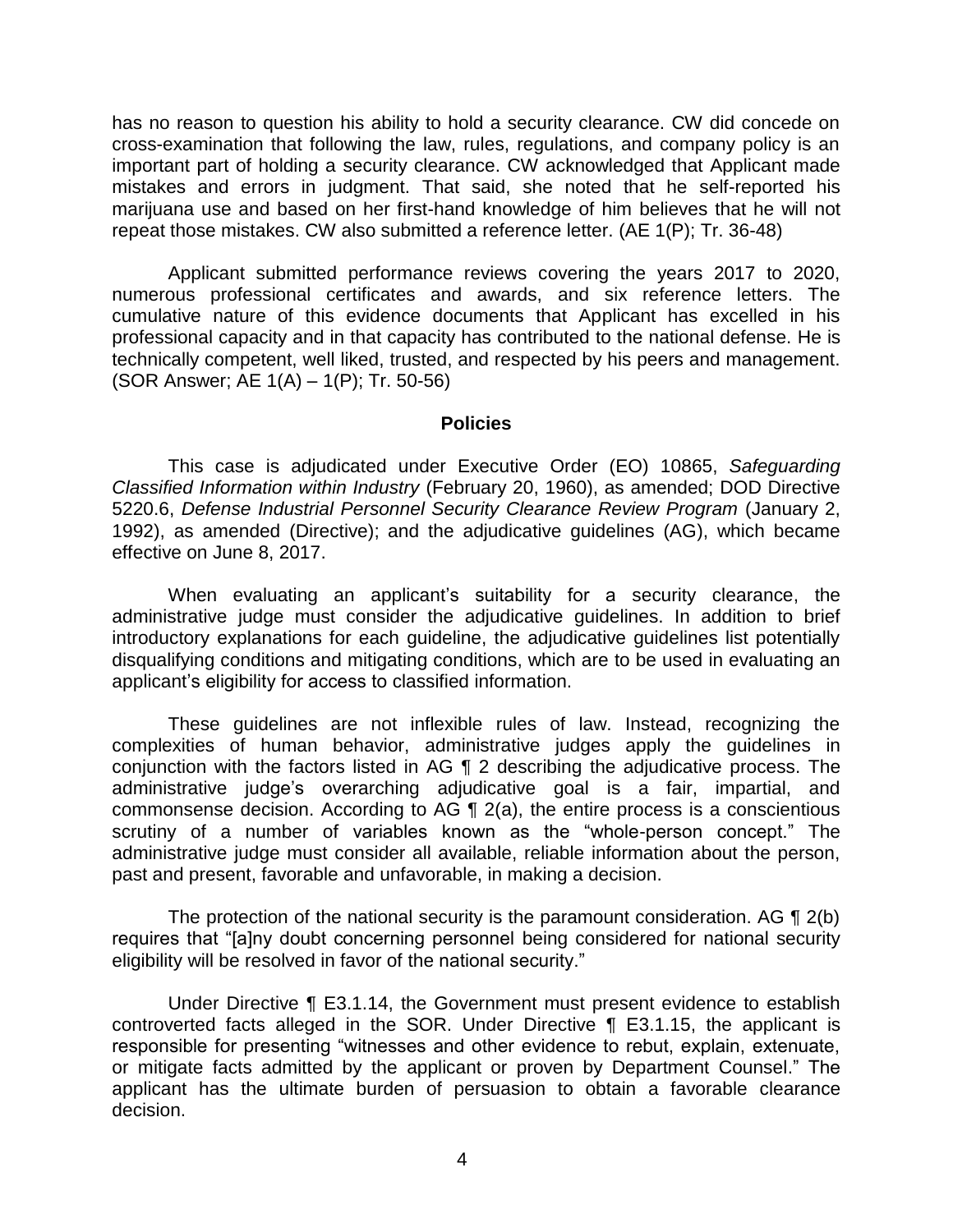A person who seeks access to classified information enters into a fiduciary relationship with the Government predicated upon trust and confidence. This relationship transcends normal duty hours and endures throughout off-duty hours. The Government reposes a high degree of trust and confidence in individuals to whom it grants access to classified information. Decisions include, by necessity, consideration of the possible risk the applicant may deliberately or inadvertently fail to safeguard classified information. Such decisions entail a certain degree of legally permissible extrapolation of potential, rather than actual, risk of compromise of classified information.

Section 7 of EO 10865 provides that adverse decisions shall be "in terms of the national interest and shall in no sense be a determination as to the loyalty of the applicant concerned." *See also* EO 12968, Section 3.1(b) (listing multiple prerequisites for access to classified or sensitive information).

### **Analysis**

#### **Drug Involvement and Substance Misuse**

AG **[1** 24 provides the security concern arising from drug involvement and substance misuse stating:

The illegal use of controlled substances, to include the misuse of prescription and non-prescription drugs, and the use of other substances that cause physical or mental impairment or are used in a manner inconsistent with their intended purpose can raise questions about an individual's reliability and trustworthiness, both because such behavior may lead to physical or psychological impairment and because it raises questions about a person's ability or willingness to comply with laws, rules, and regulations. Controlled substance means any "controlled substance" as defined in 21 U.S.C. 802. Substance misuse is the generic term adopted in this guideline to describe any of the behaviors listed above.

AG **[1** 25 provides three conditions that could raise a security concern and may be disqualifying in this case: "(a) any substance misuse (see above definition)"; "(c) illegal possession of a controlled substance, including . . . purchase. . . ;" and "(f) any illegal drug use while granted access to classified information or holding a sensitive position." From about 2003 to December 2018, Applicant purchased and used marijuana with varying frequency. He continued to purchase and use marijuana after he was granted a security clearance in March 2009. He possessed marijuana before he used it. Further review is required.

Schedules I, II, III, IV, and V, as referred to in the Controlled Substances Act are contained in 21 U.S.C. § 812(c). Marijuana is a Schedule I controlled substances. *See* Drug **Enforcement** Administration listing at https://www.deadiversion.usdoj.gov/schedules/marijuana/index.html. *See also* Gonzales v. Raish, 545 U.S. 1 (2005) (discussing placement of marijuana on Schedule I).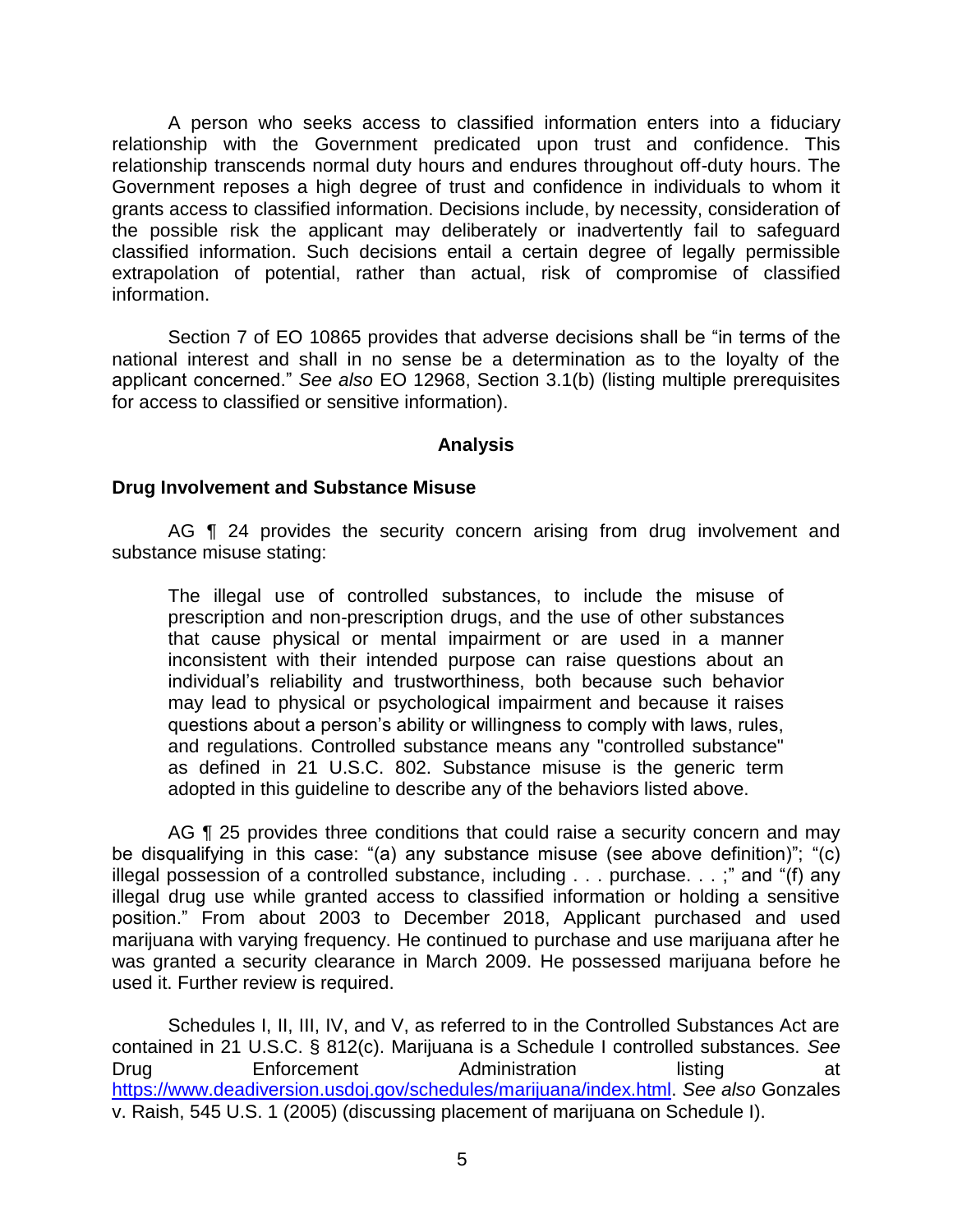AG ¶ 26 lists four conditions that could mitigate security concerns:

(a) the behavior happened so long ago, was so infrequent, or happened under such circumstances that it is unlikely to recur or does not cast doubt on the individual's current reliability, trustworthiness, or good judgment;

(b) the individual acknowledges his or her drug involvement and substance misuse, provides evidence of actions taken to overcome this problem, and has established a pattern of abstinence, including, but not limited to:

(1) disassociation from drug-using associates and contacts;

(2) changing or avoiding the environment where drugs were used; and

(3) providing a signed statement of intent to abstain from all drug involvement and substance misuse, acknowledging that any future involvement or misuse is grounds for revocation of national security eligibility;

(c) abuse of prescription drugs was after a severe or prolonged illness during which these drugs were prescribed, and abuse has since ended; and

(d) satisfactory completion of a prescribed drug treatment program, including, but not limited to, rehabilitation and aftercare requirements, without recurrence of abuse, and a favorable prognosis by a duly qualified medical professional.

In ISCR Case No. 10-04641 at 4 (App. Bd. Sept. 24, 2013), the DOHA Appeal Board concisely explained Applicant's responsibility for proving the applicability of mitigating conditions as follows:

Once a concern arises regarding an Applicant's security clearance eligibility, there is a strong presumption against the grant or maintenance of a security clearance. See Dorfmont v. Brown, 913 F. 2d 1399, 1401 (9th Cir. 1990), cert. denied, 499 U.S. 905 (1991). After the Government presents evidence raising security concerns, the burden shifts to the applicant to rebut or mitigate those concerns. See Directive ¶ E3.1.15. The standard applicable in security clearance decisions is that articulated in Egan, *supra*. "Any doubt concerning personnel being considered for access to classified information will be resolved in favor of the national security." Directive, Enclosure 2, [App. A] ¶ 2(b).

None of the mitigating conditions fully applies; however, Applicant provided some important mitigating information. He voluntarily disclosed his marijuana use on his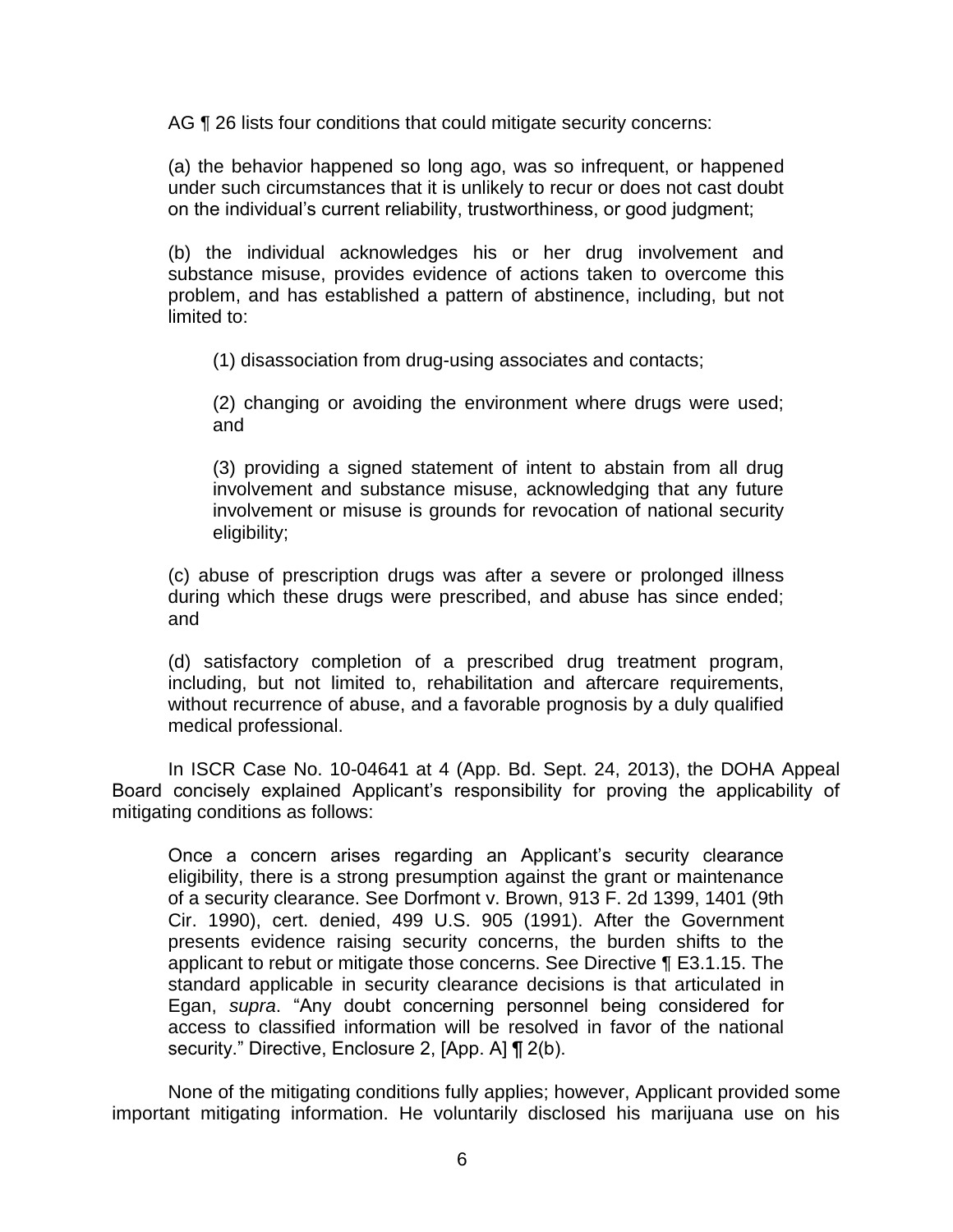January 2019 SF-86, during his May 2019 OPM interview, in his SOR response, and during his hearing. He ended his marijuana use around December 2018. He promised not to use marijuana in the future.

The evidence against mitigation is more persuasive at this time. In ISCR Case No. 16-03460 at 4 (App. Bd. May 24, 2018), the applicant had a history of marijuana use, and the Appeal Board said:

A clearance adjudication is aimed at determining if an applicant has the requisite judgment and reliability to abide by rules designed to protect classified information. . . . [Security concerns arise if] there is doubt as to whether he [or she] will follow the regulatory requirements for handling classified information, which might, in the event, appear burdensome. Access to national secrets entails a fiduciary duty to the U.S. A person who enters into such a fiduciary relationship is charged with abiding by legal and regulatory guidance regardless of whether he or she believes that guidance to be wise.

Applicant's marijuana use occurred after Applicant completed his December 2008 SF-86, after his March 2009 OPM interview, and after being granted a security clearance in March 2009. "An applicant who uses marijuana after having been placed on notice of its security significance, such as using after having completed a clearance application, may be lacking in the qualities expected of those with access to national secrets." ISCR Case No. 17-03191 at 3 (App. Bd. Mar. 26, 2019) (citing ISCR Case No. 17-04198 at 2 (App. Bd. Jan. 15, 2019) ("An applicant's misuse of drugs after having been placed on notice of the incompatibility of drug abuse with clearance eligibility raises questions about his or her judgment and reliability").) Applicant's spouse and some of his friends are marijuana users, and it is likely that he will be in the vicinity of marijuana in the future. It is too soon after his abstinence from marijuana use beginning in December 2018, to rule out the likelihood of his future marijuana use. Guideline H security concerns are not mitigated at this time.

### **Personal Conduct**

AG  $\P$  15 provides the security concern arising from personal conduct:

Conduct involving questionable judgment, lack of candor, dishonesty, or unwillingness to comply with rules and regulations can raise questions about an individual's reliability, trustworthiness and ability to protect classified or sensitive information. Of special interest is any failure to cooperate or provide truthful and candid answers during national security investigative or adjudicative processes.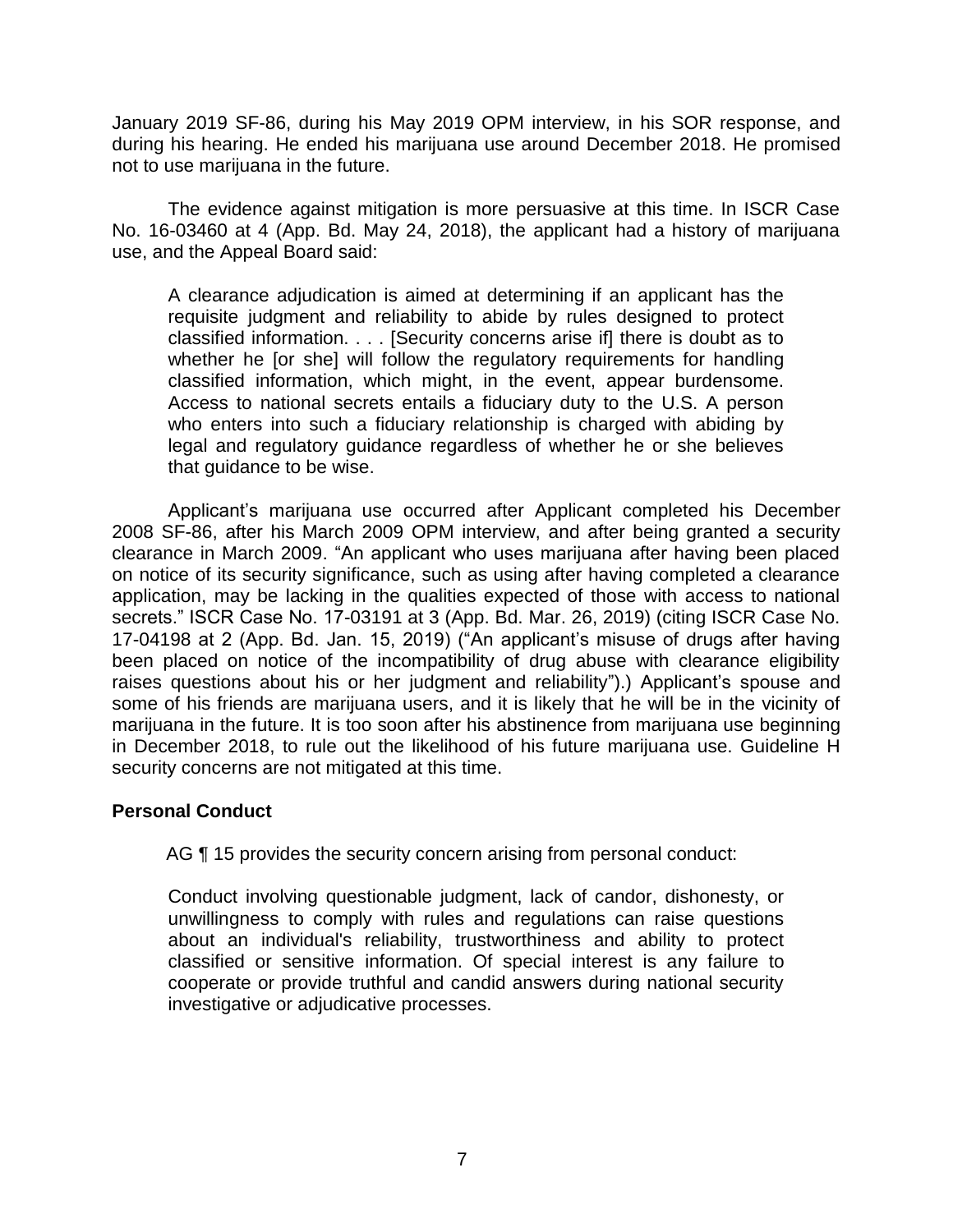AG ¶ 16 provides two conditions that could raise a security concern and may be disqualifying in this case:

(a) deliberate omission, concealment, or falsification of relevant facts from any personnel security questionnaire, personal history statement, or similar form used to conduct investigations, determine employment qualifications, award benefits or status, determine national security eligibility or trustworthiness, or award fiduciary responsibilities; and

(e) personal conduct, or concealment of information about one's conduct, that creates a vulnerability to exploitation, manipulation, or duress by a foreign intelligence entity or other individual or group. Such conduct includes:

> (1) engaging in activities which, if known, could affect the person's personal, professional, or community standing.

Applicant denied deliberately falsifying his December 2008 SF-86 regarding his past drug use. As noted, the apparent confusion arose when Applicant submitted his January 2019 SF-86 and estimated his marijuana use as June 2003 to June 2017. In light of Applicant's explanation, discussed above, I accept his explanation as credible and find for him with regard to SOR ¶ 2.b. However, Applicant continued to use marijuana after completing his December 2008 SF-86, his March 2009 OPM interview, and after being granted a security clearance in March 2009. The general concern under AG ¶ 15 and specific concern under AG ¶ 16(e) apply. Further review is required.

AG **[17 lists seven conditions that could mitigate security concerns:** 

(a) the individual made prompt, good-faith efforts to correct the omission, concealment, or falsification before being confronted with the facts;

(b) the refusal or failure to cooperate, omission, or concealment was caused or significantly contributed to by advice of legal counsel or of a person with professional responsibilities for advising or instructing the individual specifically concerning security processes. Upon being made aware of the requirement to cooperate or provide the information, the individual cooperated fully and truthfully;

(c) the offense is so minor, or so much time has passed, or the behavior is so infrequent, or it happened under such unique circumstances that it is unlikely to recur and does not cast doubt on the individual's reliability, trustworthiness, or good judgment;

(d) the individual has acknowledged the behavior and obtained counseling to change the behavior or taken other positive steps to alleviate the stressors, circumstances, or factors that contributed to untrustworthy,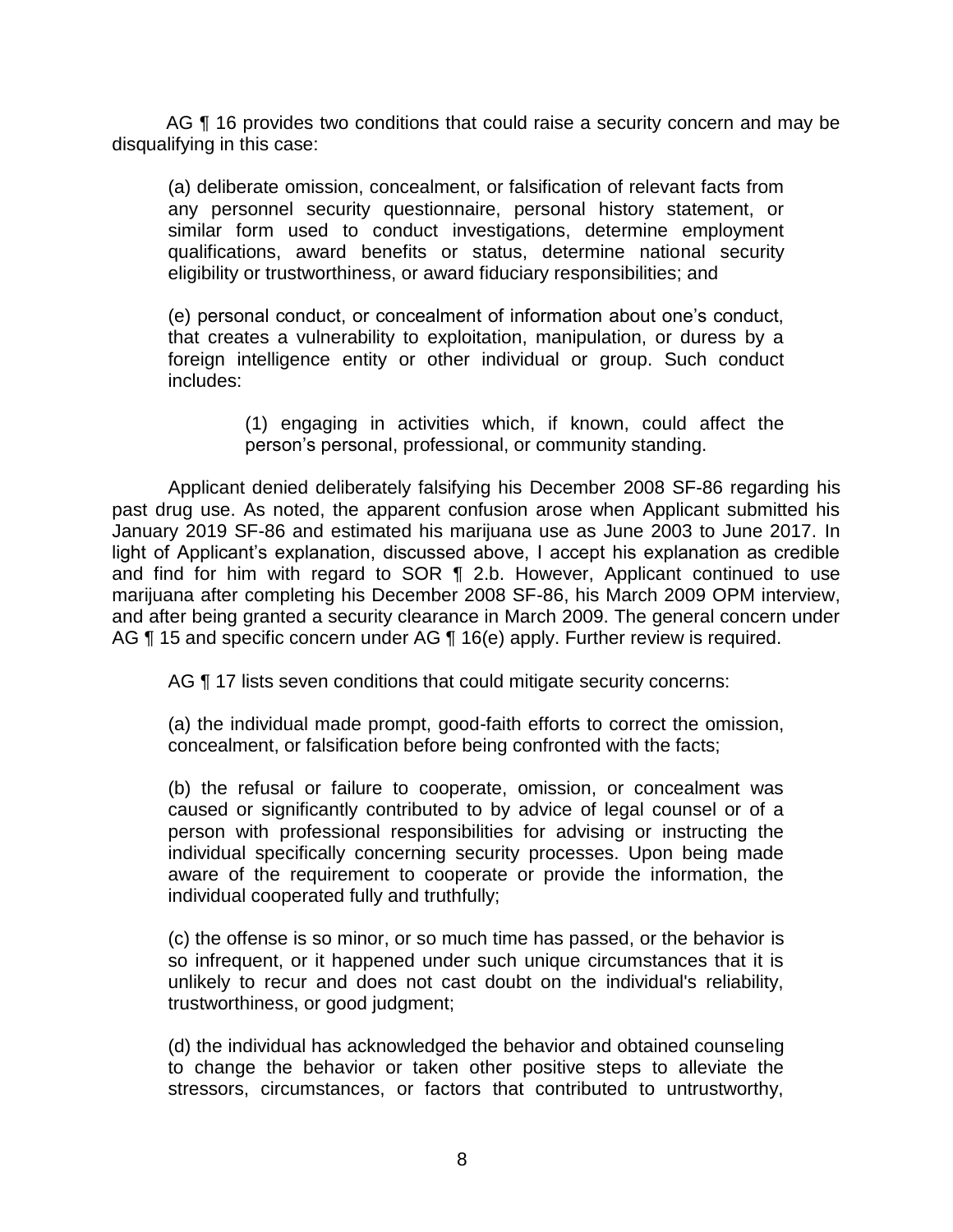unreliable, or other inappropriate behavior, and such behavior is unlikely to recur;

(e) the individual has taken positive steps to reduce or eliminate vulnerability to exploitation, manipulation, or duress;

(f) the information was unsubstantiated or from a source of questionable reliability; and

(g) association with persons involved in criminal activity was unwitting, has ceased, or occurs under circumstances that do not cast doubt upon the individual's reliability, trustworthiness, judgment, or willingness to comply with rules and regulations.

None of the mitigating conditions fully apply. Applicant continued to use marijuana after his initial disclosure of marijuana use on his December 2008 SF-86, followed by his assurances to an OPM investigator in March 2009 that he stopped using marijuana in 2007 and wanted to pursue his career. Following these representations, he was granted a security clearance in March 2009 and used marijuana intermittently for a ten-year period while hold a security clearance. He used marijuana knowing that it violated state and Federal law as well as company policy. Applicant is to be commended for self-reporting his past marijuana use and his assurances that he stopped using marijuana in December 2018. However, those assurances ring hollow after ten years of infrequent recreational marijuana use while holding a security clearance.

### **Whole-Person Concept**

Under the whole-person concept, the administrative judge must evaluate an applicant's eligibility for a security clearance by considering the totality of the applicant's conduct and all the circumstances. The administrative judge should consider the nine adjudicative process factors listed at AG ¶ 2(d):

(1) the nature, extent, and seriousness of the conduct; (2) the circumstances surrounding the conduct, to include knowledgeable participation; (3) the frequency and recency of the conduct; (4) the individual's age and maturity at the time of the conduct; (5) the extent to which participation is voluntary; (6) the presence or absence of rehabilitation and other permanent behavioral changes; (7) the motivation for the conduct; (8) the potential for pressure, coercion, exploitation, or duress; and (9) the likelihood of continuation or recurrence.

The ultimate determination whether to grant national security eligibility must be an overall commonsense judgment based upon careful consideration of the guidelines and the whole-person concept. AG  $\P$  2(c). The discussion under Guidelines H and E is incorporated in this whole-person section. However, further comments are warranted.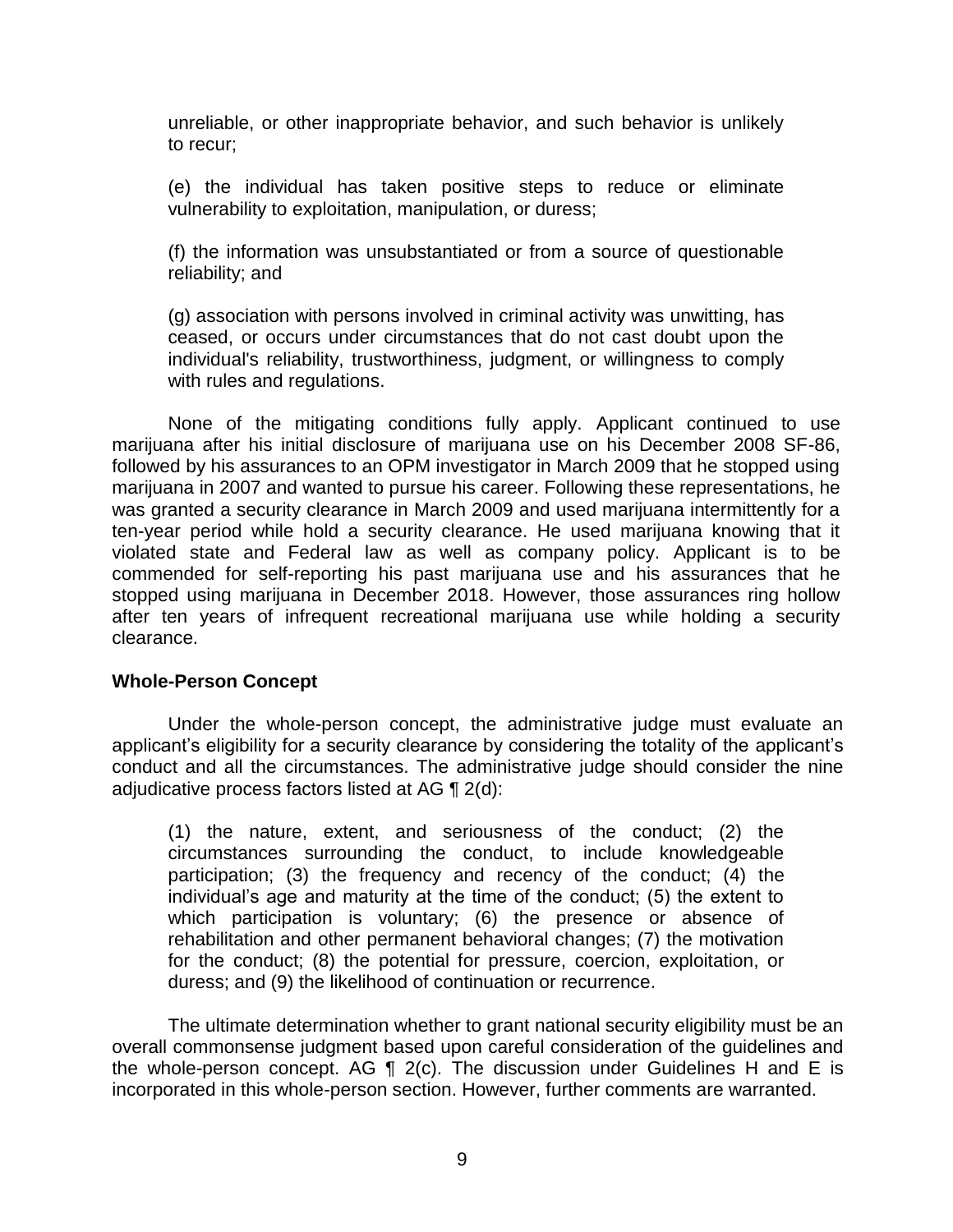Applicant is a 37-year-old program manager, who has been working for a defense contractor since 2006. In 2006, he was awarded a bachelor's degree in mechanical engineering. Applicant has enjoyed a highly successful career as a defense contractor. There is no evidence of security violations, improper disclosure of classified information, or that Applicant compromised national security. *See* ISCR Case No. 18- 02581 at 4 (App. Bd. Jan. 14, 2020) (noting admissibility of "good security record," and commenting that security concerns may nevertheless not be mitigated).

Applicant disclosed his marijuana use on his January 2019 SF-86, and during his May 2019 OPM interview, SOR response, and hearing. An honest and candid selfreport of drug abuse is an important indication that, if granted security clearance eligibility, the individual would disclose any threats to national security, even if the disclosure involves an issue that might damage his or her own career or personal reputation. However, the mitigating weight of Applicant's disclosures is undermined by his marijuana use after his March 2009 OPM interview. A 15-month period of abstinence from December 2018 to March 2021, the date of his hearing, is insufficient to overcome a ten-year period of marijuana use while holding a security clearance and continued his ongoing exposure to marijuana.

It is well settled that once a concern arises regarding an applicant's security clearance eligibility, there is a strong presumption against granting a security clearance. See Dorfmont, 913 F. 2d at 1401. "[A] favorable clearance decision means that the record discloses no basis for doubt about an applicant's eligibility for access to classified information." ISCR Case No. 18-02085 at 7 (App. Bd. Jan. 3, 2020) (citing ISCR Case No. 12-00270 at 3 (App. Bd. Jan. 17, 2014)). At the expense of being repetitive, Applicant's self-reporting of his marijuana use is commendable and shows considerable strength of character. If Applicant continues on his current path of remaining drug-free, he will in all likelihood establish a track record that will lead to a more favorable outcome should he reapply for a security clearance.

I have carefully applied the law, as set forth in Egan, Exec. Or. 10865, the Directive, the AGs, and the Appeal Board's jurisprudence to the facts and circumstances in the context of the whole person. Applicant mitigated the falsification concerns under personal conduct; however, he failed to mitigate a pattern of rule violations under personal conduct and drug involvement and substance misuse security concerns.

#### **Formal Findings**

The formal findings on the allegations set forth in the SOR are as follows:

| Paragraph 1, Guideline H:   | <b>AGAINST APPLICANT</b> |
|-----------------------------|--------------------------|
| Subparagraphs $1.a - 1.b$ : | <b>Against Applicant</b> |
| Paragraph 2, Guideline E:   | <b>AGAINST APPLICANT</b> |
| Subparagraph 2.a:           | <b>Against Applicant</b> |
| Subparagraph 2.b:           | For Applicant            |